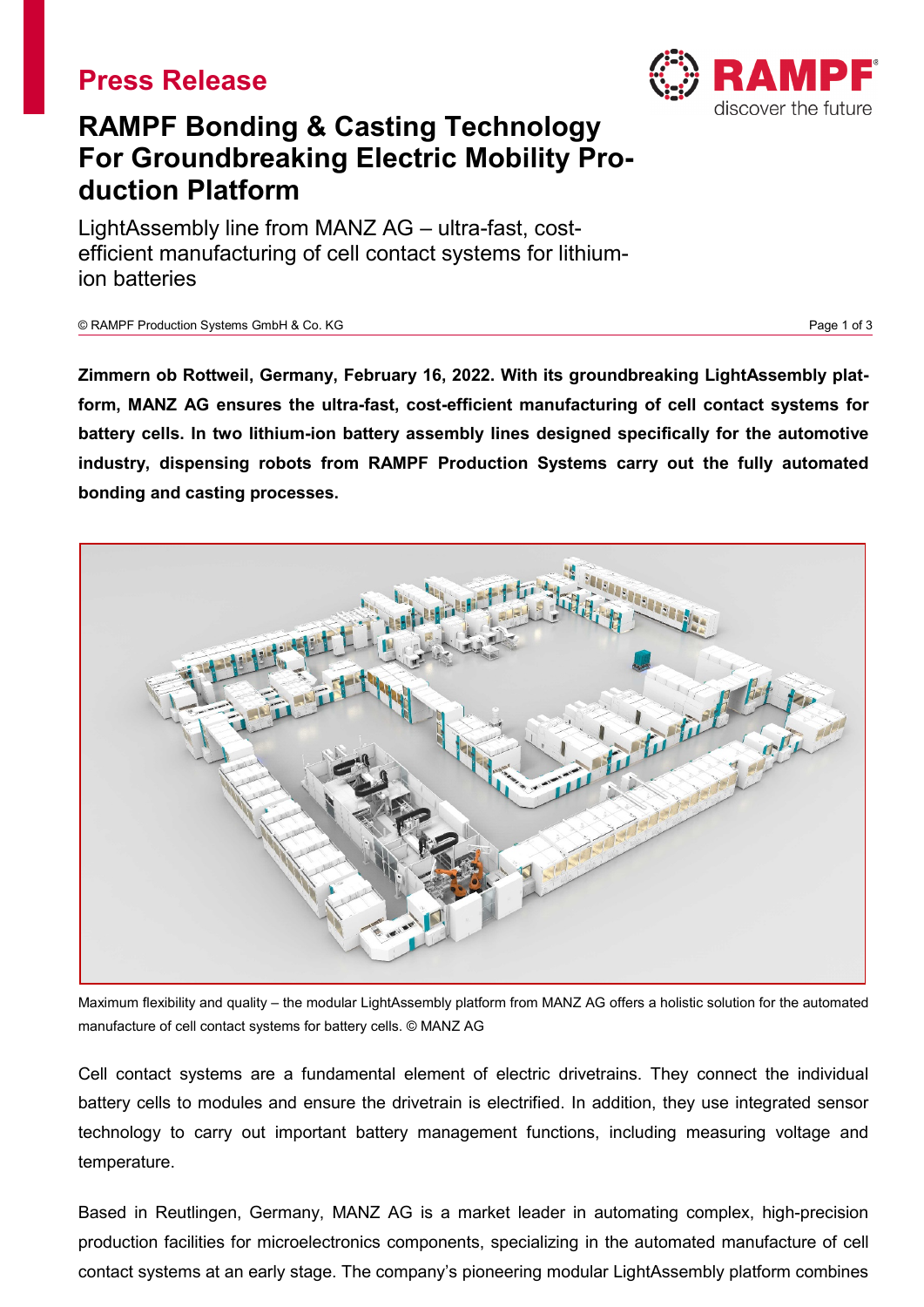## **Press Release**

# **RAMPF Bonding & Casting Technology For Groundbreaking Electric Mobility Production Platform**

LightAssembly line from MANZ AG – ultra-fast, cost-efficient manufacturing of cell contact systems for lithium-ion batteries

#### © RAMPF Production Systems GmbH & Co. KG Page 2 of 3

all the necessary technologies such as assembly, bonding, and soldering, and even functional tests so as to meet the market's high requirements in terms of quality, speed, and cost-efficiency.

# **DR-CNC dispensing robot for automated bonding and casting processes**

MANZ develops product-specific production solutions for cell contact systems that are used with lithiumion batteries, catering specifically to the needs of the automotive industry. DR-CNC dispensing robots from RAMPF Production Systems were integrated into two of these highly complex assembly lines to carry out fully automated bonding and casting processes.



Specifically designed to be integrated into production lines, the DR-CNC dispensing robot is equipped with cutting-edge control technology that ensures perfect interplay between the dispensing process and motion sequences.

The double-axis system enables continuous production without any interruptions for

maintenance and cleaning, while the swiveling work-piece holder operates without media supply. The dispensing processes for the bonding and casting materials are precisely coordinated with the respective curing process, and the quality of the process is constantly monitored via an integrated camera system.

The dispensing robot is equipped with the intuitive RAMPF HMI (human-machine interface) for the dispensing process and controlling the CNC axes. All parameters relevant to the process are mapped in real time and support the proactive maintenance of the systems. Together with the fully redundant design of the dispensing system, this predictive maintenance is a key component of RAMPF's holistic, failsafe service concept for the long-term availability and maximum productivity of the dispensing robots.

Stefan Huber, Director of Project Management at RAMPF Production Systems – "The production solution for lithium-ion batteries developed by MANZ provides the highest production speeds, precision, and quality, and sets new standards for the electric mobility sector. This holistic concept is also in line with our own approach of automating production processes with integrated dispensing technology. The customized solutions we have developed offer a high level of flexibility and can rapidly be integrated into production lines."